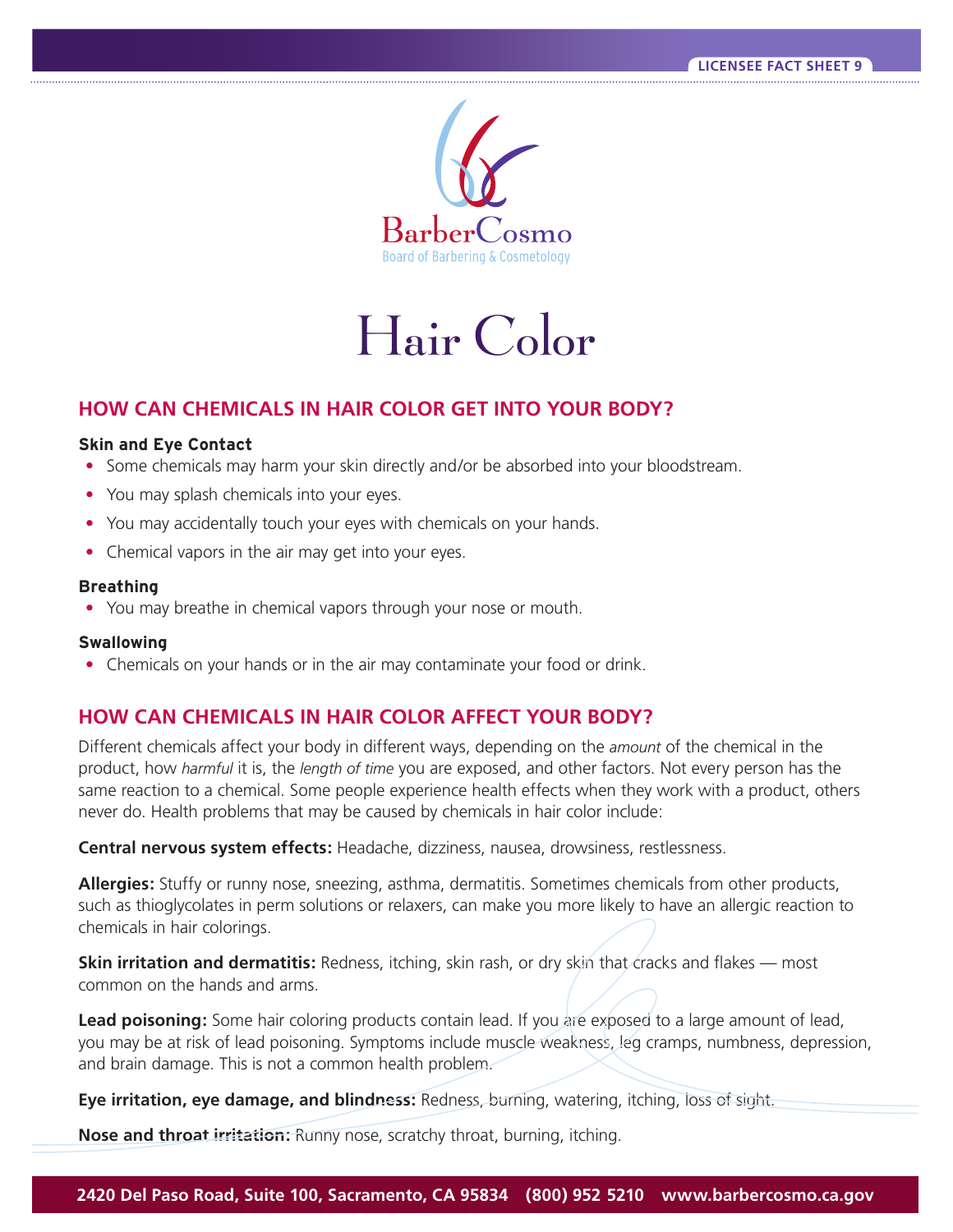

**Lung irritation:** Breathing difficulty, shortness of breath, coughing, swelling of lung tissue.

**Burns:** Chemicals in some hair colorings can cause burns if they get on your skin or in your eyes.

**Cancer:** Coal tar dyes, used in some permanent hair colorings, have been shown to cause cancer if you work with them over a long period of time. This is not a common health problem.

## What harmful chemicals are sometimes found in hair color?  $\Box$

## **WARNING! EXPOSURE TO THESE CHEMICALS MAY CAUSE:**

**Alcohol (ethyl, isopropyl, or propyl):** Eye, nose, throat, and lung irritation. Central nervous system effects. Skin irritation and dermatitis.

**Aminophenols:** Eye, nose, and throat irritation. Skin irritation and dermatitis. Severe allergic reaction in some people.

## **Ammonium hydroxide:**

Eye, nose, throat, and lung irritation. Skin and eye burns. Skin irritation and dermatitis.

**Coal tar dyes (aniline derivatives) such as 4-methoxy-mphenylenediamine (4-MMPD), paraphenylenediamine, 2-nitro-phenylenediamine, 2, 4-diaminoaniside, and 2, 4-diaminoaniside sulfate:**  Severe eye irritation and blindness. Skin irritation and dermatitis. Severe allergic reaction in some people. Cancer if absorbed through the skin during long-term use. The FDA recommends that

products with coal tar dyes carry warning labels, but the labels don't mention cancer.

**Hydrogen peroxide:** Eye, nose, throat, and lung irritation. Skin and eye burns. Severe irritation of mouth, throat, and stomach if swallowed.

**Lead acetate:** Lead poisoning if absorbed in large amounts.

**Paraphenylenediamine:** Skin irritation, dermatitis.

Not all hair color contains these chemicals, and some may contain harmful chemicals not listed above. Always check the product's Safety Data Sheet (SDS) for more information.